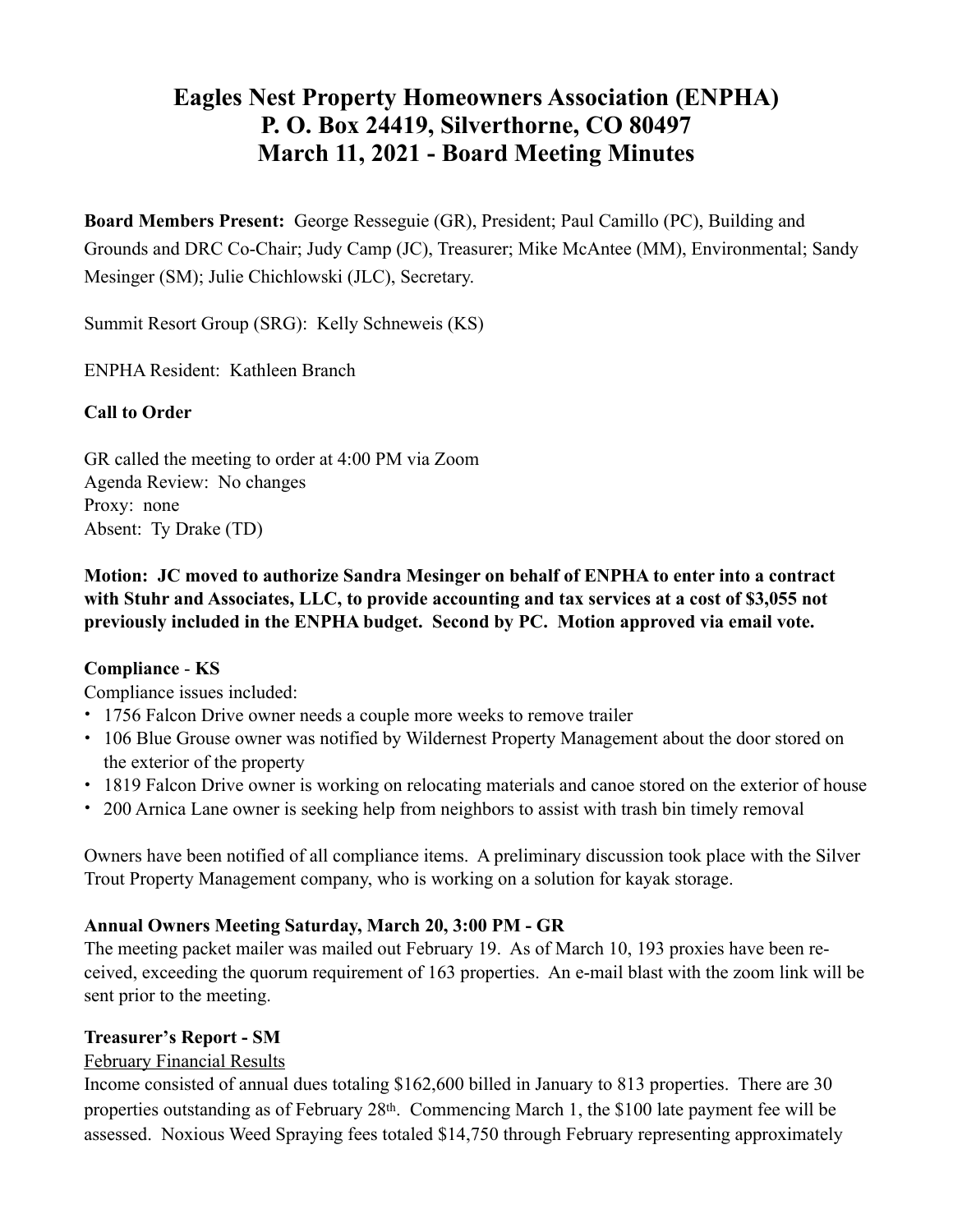368 homes to date. Discounts for early payment totaling \$1,720 brings the net income for this program to \$13,030.

## Collections:

Accounts Receivable totaled \$5,467 with one homeowner delinquent for 2021 and 2020 dues and another delinquent for 2021, 2020, and 2019 dues. All past due accounts are billed monthly including late fees, interest, and legal costs as appropriate.

## Expenses:

Annual meeting expenses through February are \$3,108 against a budget of \$4,200. There are now 813 properties and the budget was based on 800 properties. Increase in postage and supplies could cause expenses to exceed the budget.

## Engagement of CPA:

On March 1st SM, on behalf of the Board, signed the engagement letter with Stuhr and Associations LLC to prepare financial statements, financial statement reporting, evaluate ENPHA compliance regarding our tax-exempt status, and prepare the Federal tax returns.

## Treasurer's Roles & Responsibilities

The year end financials will transition to the CPA as stated above. The book keeper will take on some additional duties, and MM will be authorized to sign checks in SM's absence as needed.

### February Financials - DRC

As of February 28th, Compliance deposits totaled \$297,000. Review fees collected for 2 months total \$18,250, representing 34% of the budget.

## **Motion: MM moved to require that all checks above \$5k need the signatures of 2 Board members. Previous threshold was \$2.5k. Second by SM. Motion approved unanimously.**

## **Town of Silverthorne (TOS) Update - GR**

The Town Council will be reviewing a Final Site Plan to construct 19 townhomes and 16 single family residences on a site called "Summit Blue" on 6th Street across from the Town Hall. The present building on the site is owned by Qwest and will be demolished. There is no firm timing for when construction will begin.

### **Update By-Laws - GR/MM**

GR and MM proposed to proceed with updating the by-laws. MM has started the re-write process and will send the Board a draft for review.

# **Environmental** - **MM/TD**

Weeds, Trees, and Trails No report.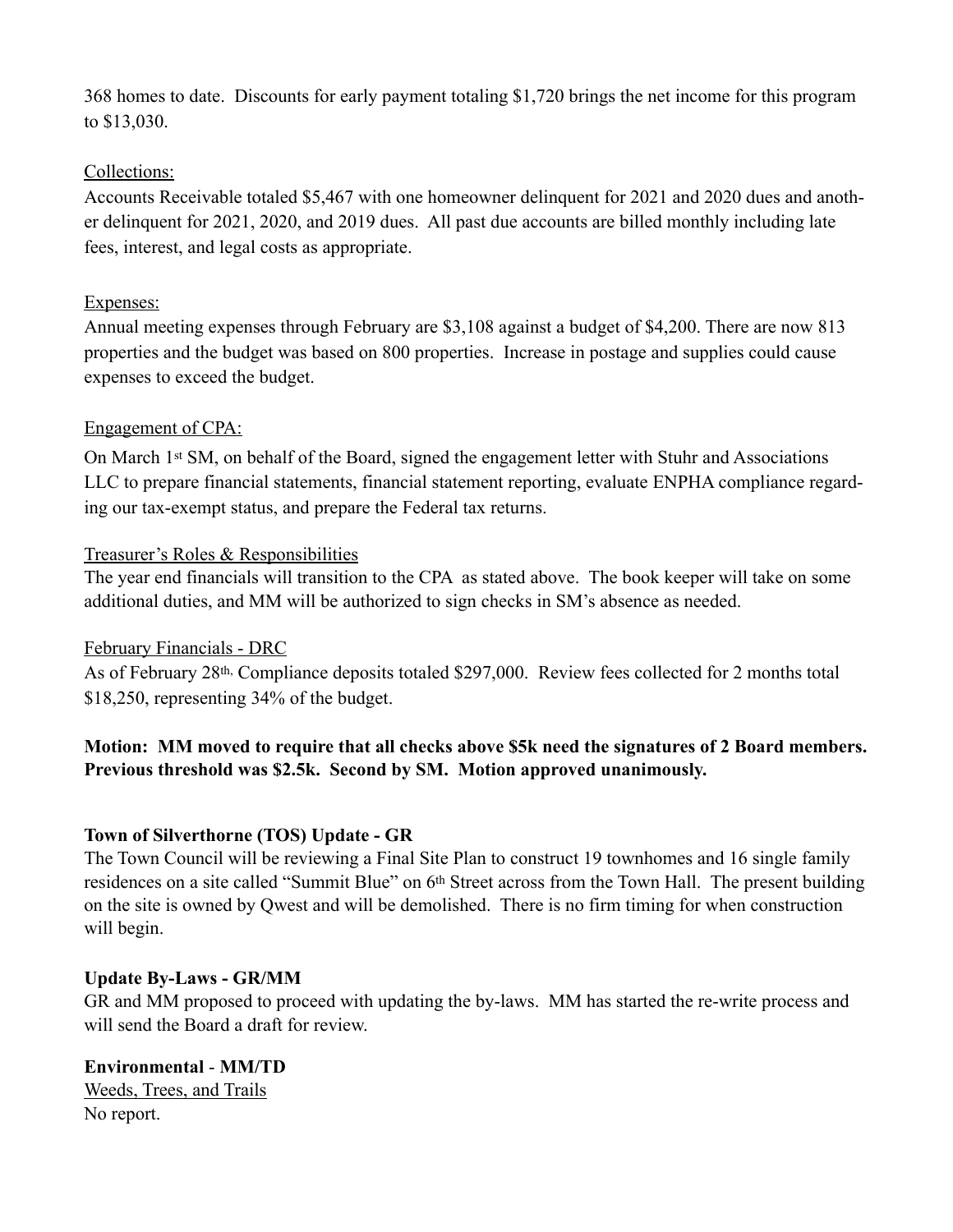## **Nordic Program Update - TD**

The course is lacking snow, but the team thinks it can stay open through the weekend. Monday, March 15 is the last day per the contract. The Raven has tried to not disrupt the nordic program as they prepare for spring (clearing greens, cart paths, etc.). There will be a post- season meeting with The Raven and TOS to discuss how this year went and whether we should continue next year.

### **Building and Grounds - PC**

### South Entrance

The timing as to when to prepare the main water sprinkler line to install the backflow preventer and the water pressure valve will be determined later this month as the snow starts to melt. All contracts have been signed with Neils Lunceford for the maintenance of the South Entrance and Community Center for this year. Payment is scheduled before April 1st in order to receive the 8% discount.

### Community Center

An ice dam issue caused a water leak on the front porch. The ice dam was removed and subsequent repairs will be addressed later this year. The Board will consider the potential re-opening of the Community Center this year. Due to the COVID-19 situation it is still closed until further notice.

### **Raven Entrance Project - TD**

A contract was received from Escalante regarding the entrance. GR, PC, TD, and the HOA attorney will meet to discuss it and then review it with the Board at a future meeting.

### **DRC - PC**

The committee reviewed 1 concept, 3 preliminary, 3 final, and 1 major modification submittals. There are 19 homes and 4 modifications under construction. DRC committee members review all applications and manage all the construction projects from start to finish.

The DRC's current architect Mike Houx is retiring after 8 years and will be leaving after the April monthly meeting. The DRC has interviewed and selected Adam Savage with Savage Architects, Inc., who will start at the April meeting.

While this year has been extremely busy with applications for new homes, it is anticipated that the number of requests will start to slow down. A recent survey indicates that there are approximately 48 vacant lots left in the Eagles Nest HOA and one vacant parcel - Osprey Landing. The construction of 28 units in Silver Trout is in the last phase with the final 3 duplexes under construction. Currently 2 new homes are scheduled to start construction in March with up to 7 pending to start this spring.

The DRC is in the process of completing the Guidelines revisions and registration this month. This revision is the first in 5 years. Special thanks to TD for his computer skills to help update the PDF files.

**Sub-associations** - **GR**  Tract B/Hideaway Park